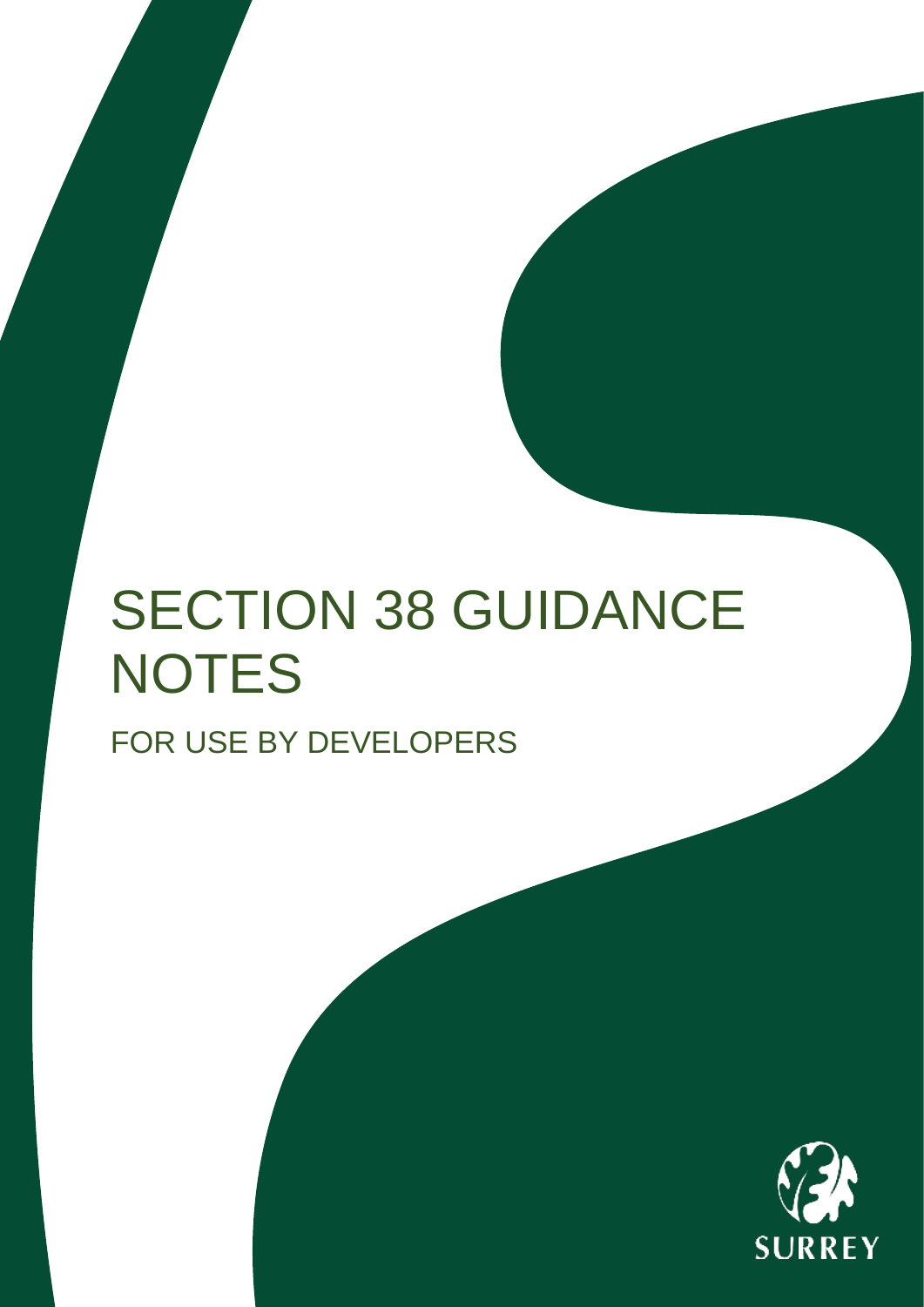This guidance sets out the basic information for a new road/street adoption agreement under Section 38 agreements of the Highways Act 1980.

- 1. Full title of the firm entering into the Section 38 Agreement, plus their registered office address, contact name and telephone number. They must own all of the land within the red edging and state this in their initial request. The County Council may exercise its option to take title of the land, comprising the highway, at adoption.
- 2. Name, address and telephone number of the Developer's Solicitor, plus name of individual for contact.
- 3. Company name and UK Registered Office of the Surety for the Bond (a Clearing or Merchant Bank, Insurance Company or any other person or organisation considered by the County Council to have sufficient financial standing). The Bond figure will be determined accurately from the estimated cost of the works, by the Developer's consulting engineer. If, after execution of the agreement, it is determined that the cost of the work is greater than the estimate, the Bond figure will be increased to accord.
- 4. Name and address of the Developer's Consulting Engineer, plus contact name and telephone number. The practice is to be competent in traffic and highway design. Transport Development Planning will deal only with the developer or one agent throughout. Transport Development Planning will not deal with both or accept a change from one to the other.
- 5. Start and completion dates of the works.
- 6. An estimate of the cost of the works. An agreement fee of 12% of the agreed cost of works will be levied, with a minimum of £2,500. At least half of this fee will be paid at the outset and the balance of the 12% by completion of the Agreement. If the actual cost of the works exceeds the estimate used for 3 above an additional engineering fee will be paid.
- 7. The Developer will write at the outset to confirm that they understand and will comply with the terms of these Guidance Notes and Chapter 10 of Surrey Design Technical Appendix.
- 8. A separate charge will be made by the County Council's Solicitor for preparation of the Agreement etc. Written confirmation is required from the Developer at the outset that they will pay all County Council costs incurred to date should, for any reason, the Agreement not be signed.
- 9. A 1:500 scale layout plan showing carriageways, footways, service strips, drainage, lighting etc. Red edging around the area to be adopted, all must be within the Developer's Title. The highway to be adopted will extend to the boundary of the site.
- 10.In the unlikely event of a third party 's land being involved (and acceptable to the CHA), they are to be cosignatories of the Agreement. If, after conclusion of the Agreement, it is found necessary to extend or delete any land it contains, this will be covered by a Deed of Variation. The engineering and legal costs incurred by SCC will be paid in full by the developer.
- 11.Longitudinal section along the centre line of carriageways.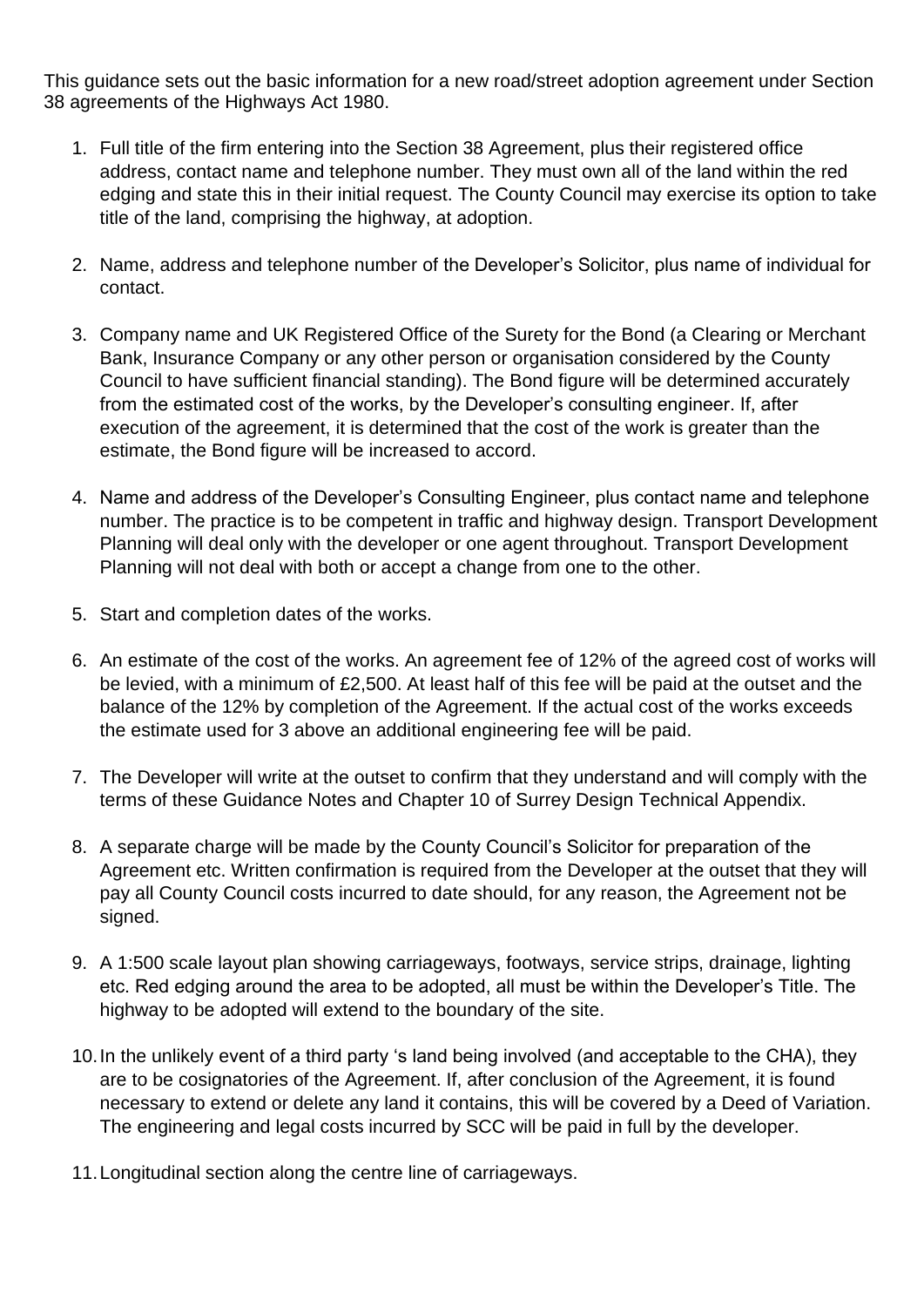- 12.Typical cross sections showing road construction, camber etc are required at 10 or 20 metre intervals. Spot levels of existing and proposed should be shown on the centre line at 20 metre minimum intervals and at the edge of road to enable accurate setting out.
- 13.A list of standard notes is attached to be incorporated on the layout plan.
- 14.At least 6 copies of the suitably coloured layout plans will be required. If third party land is acceptable, it is to be clearly identified on the layout drawings by green hatching. Three copies of all other drawings will be required - includes 10 and 11 above.
- 15.6 copies of a location plan at 1:1250 showing the site and surrounding area. (Preferably incorporated into the layout plan).
- 16.The determination of subgrade support (CBR) shall be undertaken in accordance with Surrey Design Technical Appendix Chapter 9, section 9.3, by an independent laboratory. Foundation design of capping and sub-base thicknesses and pavement foundation drainage shall be in accordance with Chapter 9, section 9.4. Both will be required at the outset.
- 17.The Developer will show from the outset that a Section 104 Agreement (or other suitable legal agreement) is being entered into with the Water Authority for any surface water drainage which highway drains connect to (which are not already adopted) and for all foul or surface water sewers laying within the area to be adopted by the Highway Authority.
- 18.The Developer will state at the outset if any highway structures or earth retaining walls, strengthened embankments and the like are involved and initially indicate them on the layout drawing stating their maximum height. If their use is considered necessary and acceptable, approval of the detailed design must be obtained from the County Council for which a separate fee is paid by the Developer. A commuted sum will also be paid through a clause in the Agreement.
- 19.The Developer will be responsible for funding any additional works which may be reasonably required by the Engineer resulting from any inadequacies in the Agreement drawings or arising from unforeseen circumstances up to an agreed maximum of 5% of the total cost of the works or £10,000, whichever is the greater.
- 20.The Developer will be responsible for the full cost of Stage 1,2 and 3 Road Safety Audits and alteration to, or provision of new, Traffic Regulation Orders as may be required, (to include advertising, processing Orders, staff admin cost, signs, road markings etc.). In addition, the developer should confirm that they are responsible for any costs associated with Factory Acceptance Test Costs (FATS) and Site Acceptance Test Costs (SATS) when installing or altering Traffic Signals of any kind.
- 21.The Developer will obtain a licence, where necessary, from the Engineer for landscaping proposals which affect the public highway.
- 22.The developer will indemnify the County Council against third party claims on all areas of work which are on the existing highway.
- 23.Separately from the Agreement, the developer shall be responsible for applying for and gaining a permit from Surrey County Council's Street Works Team in order to implement the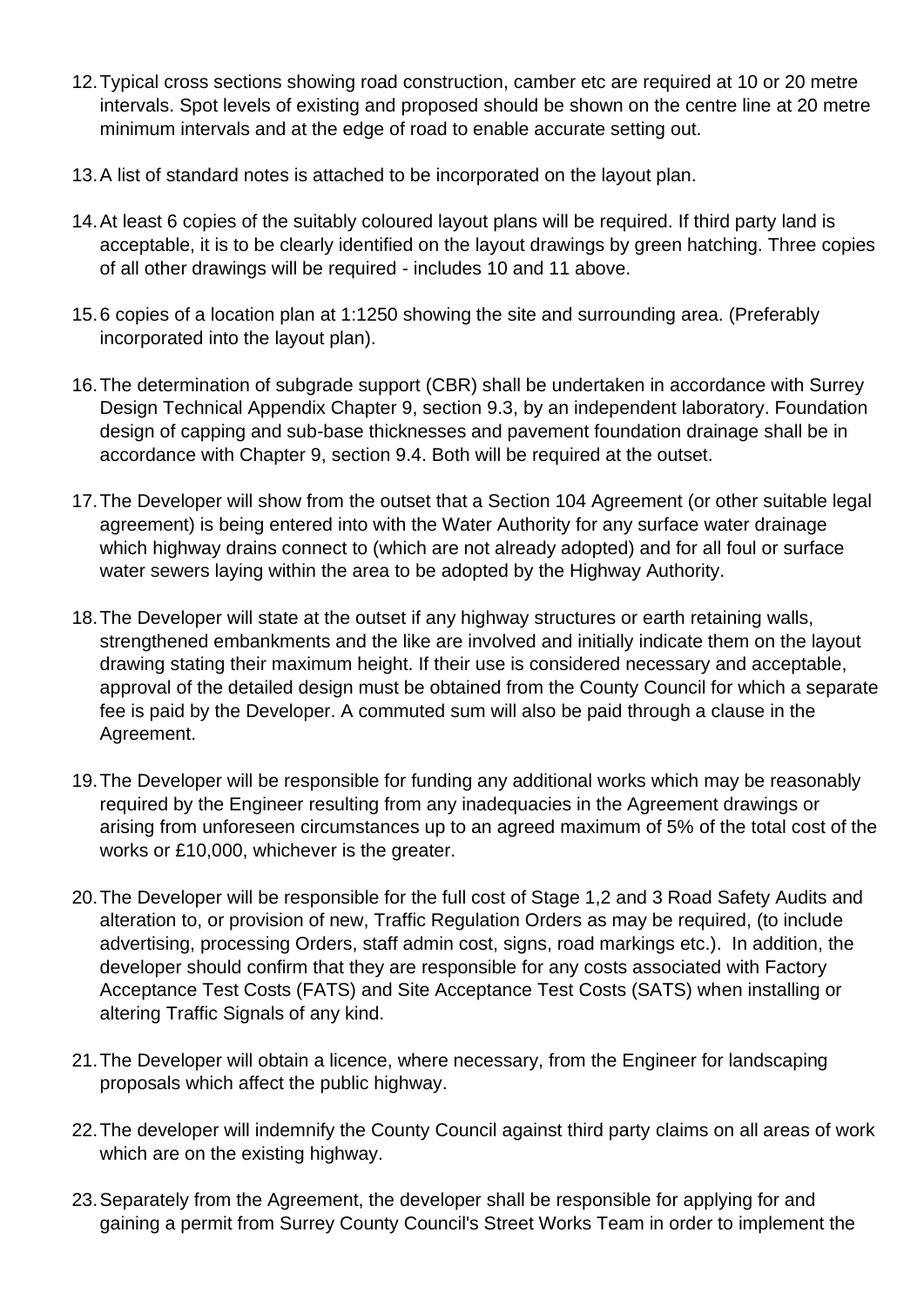works on the highway. The notice period varies depending upon the scale of the works and the classification of the road but an application may need to be submitted at least 3 months in advance of the intended start date. Further information is available at http://www.surreycc.gov.uk/roads-and-transport/road-permits-and-licences/the-trafficmanagement-permit-scheme.

24.In March 2010 Skanska – Surrey Lighting Services (S-SLS) took over the management of the streetlights in Surrey as part of a long-term PFI maintenance and renewal contract with the council. This PFI contract changes how the council handles street lighting matters associated with highway agreements.

Further details can be found on the specification and adoption details for street lights in new [developments webpage.](https://www.surreycc.gov.uk/roads-and-transport/roadworks-and-maintenance/street-lights-traffic-signals-and-signs/street-lights/specification-and-adoption-details-for-street-lights-in-new-developments)

S-SLS will check section 38 agreement street lighting designs to ensure that they meet the council's requirements. It is therefore recommended that developers employ S-SLS to design street lighting for section 38 agreements, to avoid delays associated with street lighting designs done by others not meeting the council's requirements. Developers may still use others to design street lighting for section 38 agreements, but SIS will need to check their designs.

Street lighting on privately owned section 38 agreement sites can be installed by the developer's own contractor, but must be inspected and accepted by S-SLS before the council adopts the new streets. Developer's who install street lighting before SIS themselves design the street lighting, or approve the developer's own street lighting design, do so at their own risk. New section 38 agreement streets will not be adopted unless the installed street lighting meets the council's requirements.

Developers need to include street lighting information on their as-built drawings submission, before the hand-over of the section 38 agreements works to the council The County Council will also require CAD files of all approved drawings to be submitted to the Engineer.

- S-SLS can be contacted at:
- Address: Skanska Surrey Lighting Services, Hazel House, Merrow Lane, Guildford, Surrey, GU4 7BQ
- Office Phone Number: 0300 200 1003
- Email: [surreylightingservices@skanska.co.uk](mailto:surreylightingservices@skanska.co.uk)
- 25.It is the responsibility of the developer to ensure that upon installation and prior to adoption all streetlighting equipment shall be fully operational. For the avoidance of doubt, this will include the Leaf Node, Branch Node and associated communication functions. The developer shall ensure that all units are registered with Harvard CMS 'Developer Trunk Node' (CMS Supplier) prior to adoption. Further details on registering lighting units can be found on the 'Specification and Adoption Details for Street Lights in New Developments' page on Surrey County Council's website.
- 26.The use of SUDS, including soakaways, to drain adoptable highway may be acceptable subject to strict criteria.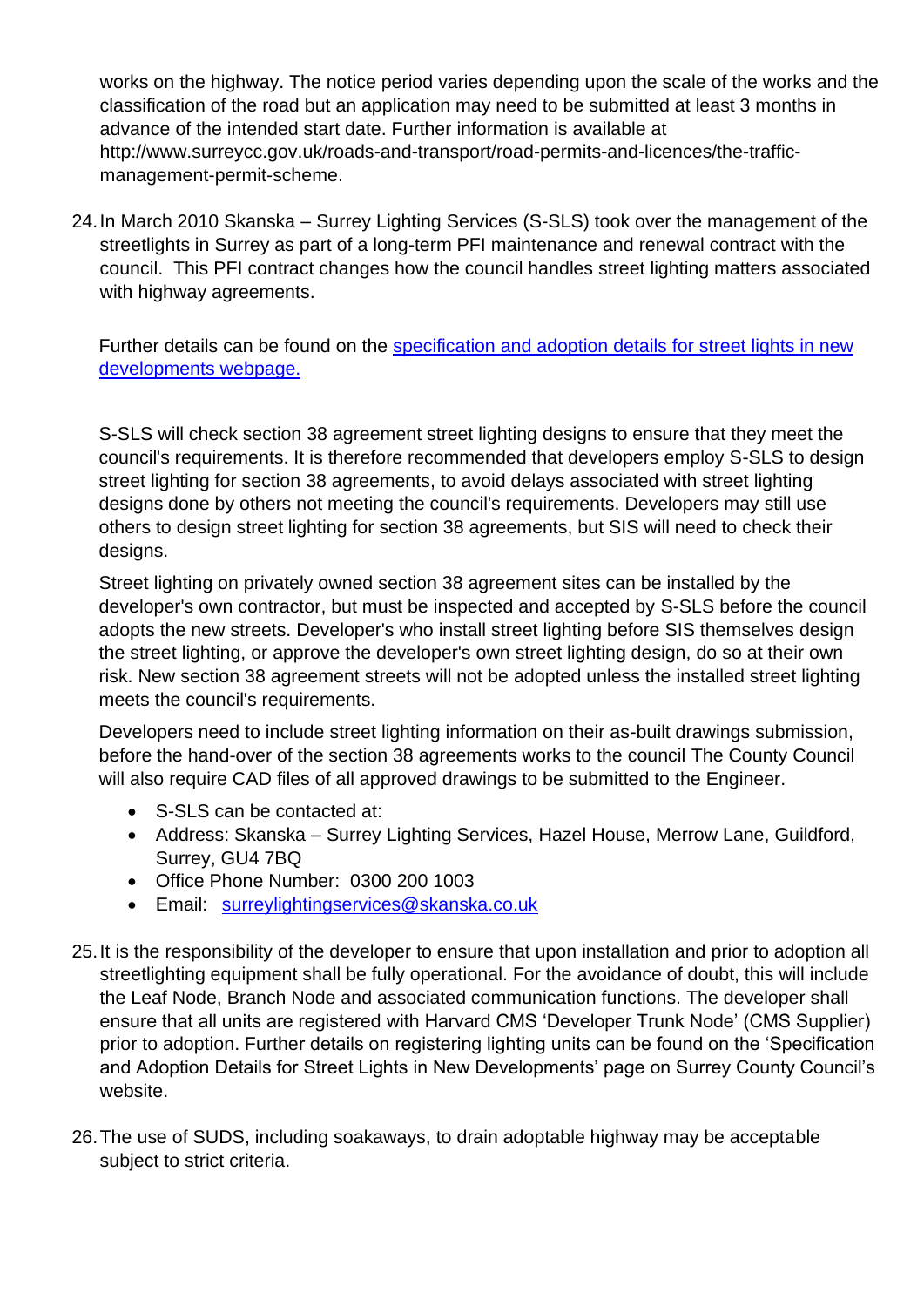- 27.Surrey County Council, as Highway Authority, will require developers to pay a commuted sum towards:
	- Maintenance of additional areas and features that would not be required save for the development and alternative materials, and
	- Non-standard features that have a higher maintenance cost compared with conventional materials or features.

Where appropriate, the Agreement will include provision of commuted sums towards maintenance. A schedule of items for which commuted sums will be sought from developers can be found on the County Council's Website - [Surrey County Council](https://www.surreycc.gov.uk/land-planning-and-development/planning/transport-development/delivery-of-development-highway-works) [Commuted Sums Protocol Webpage](https://www.surreycc.gov.uk/land-planning-and-development/planning/transport-development/delivery-of-development-highway-works)

Surrey County Council Transport Development Planning 3 rd Floor Quadrant Court 35 Guildford Road Woking **Surrey** GU22 7QQ